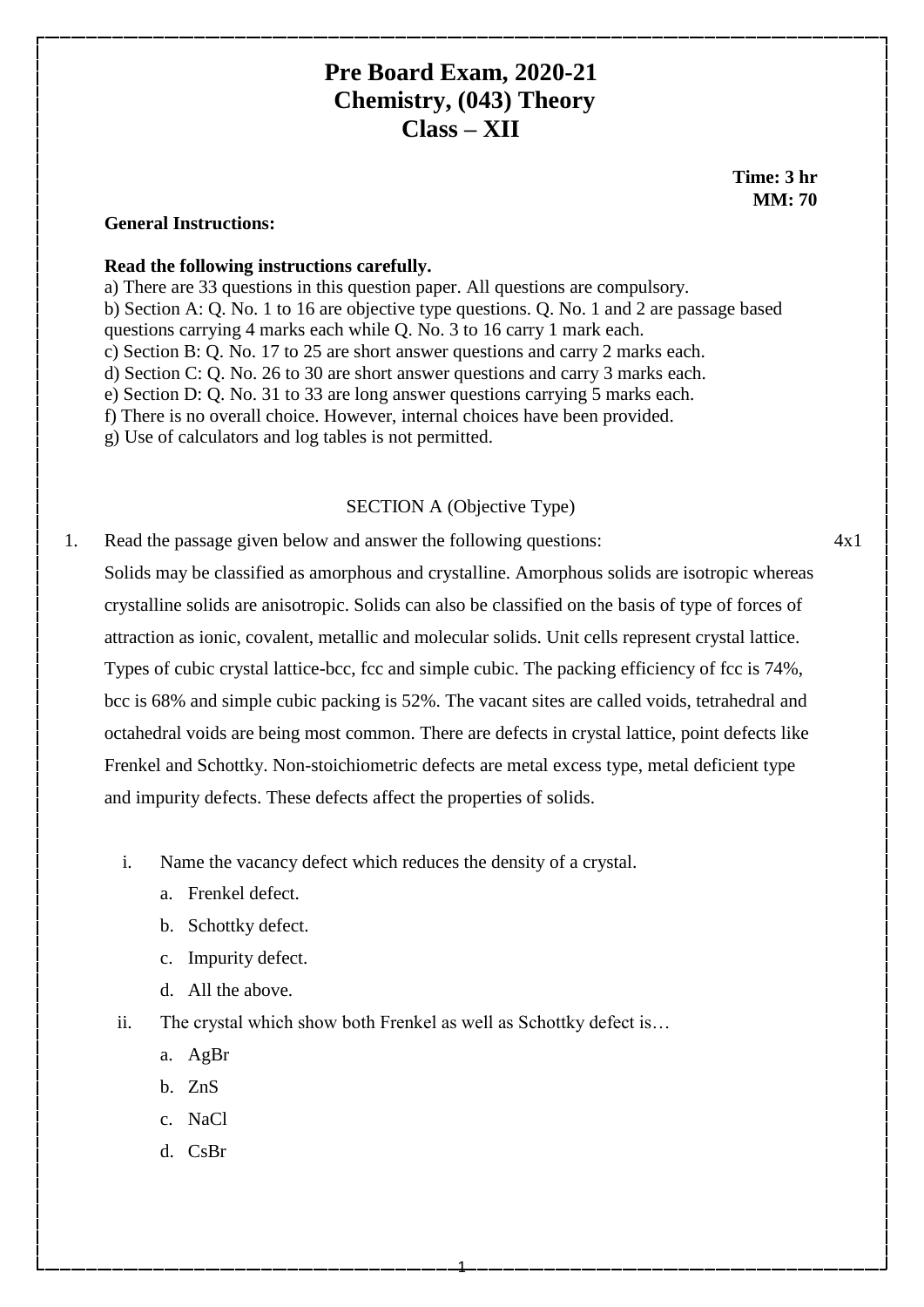iii. An example for amorphous solid is…

- a. Common salt
- b. Zinc sulphide
- c. Glass
- d. Iron.

## OR

An example for solid with strong electrostatic force is…

- a. Potassium chloride.
- b. Quartz
- c. Diamond
- d. Graphite.

iv. The colour of LiCl becomes ------- when it is heated in excess of Li.

- a. Yellow
- b. Lilac
- c. Green
- d. Pink.

2. Read the passage given below and answer the following questions:

4x1

The substitution reactions of alkyl halides occur in  $SN<sup>1</sup>$  and  $SN<sup>2</sup>$  mechanism. Whatever mechanism alkyl halides follow for substitution reaction to occur; the polarity of carbonhalogen bond is responsible for the substitution reaction. The rate of  $SN<sup>1</sup>$  reactions are governed by the stability of carbocation where as for  $SN<sup>2</sup>$  reactions steric factor is the deciding factor. If the starting compound is a chiral compound, we may end up with an inverted product or racemic mixture depending up on the type of mechanism followed by alkyl halides. Cleavage of ethers with HI is also governed by steric factor and stability of carbocation which indicates that in organic chemistry, these two major factors help us in deciding the kind of product formed.

- i. The compound which undergo faster  $SN^2$  mechanism is...
	- a. Methyl chloride.
	- b. Ethyl chloride.
	- c. 2-chloro-2-methyl propane
	- d. Methyl iodide.
- ii. Which of the following undergoes nucleophilic substitution exclusively by  $SN<sup>1</sup>$ mechanism?

- a. Benzyl chloride
- b. Chlorobenzene
- c. Isopropyl chloride
- d. Ethyl chloride.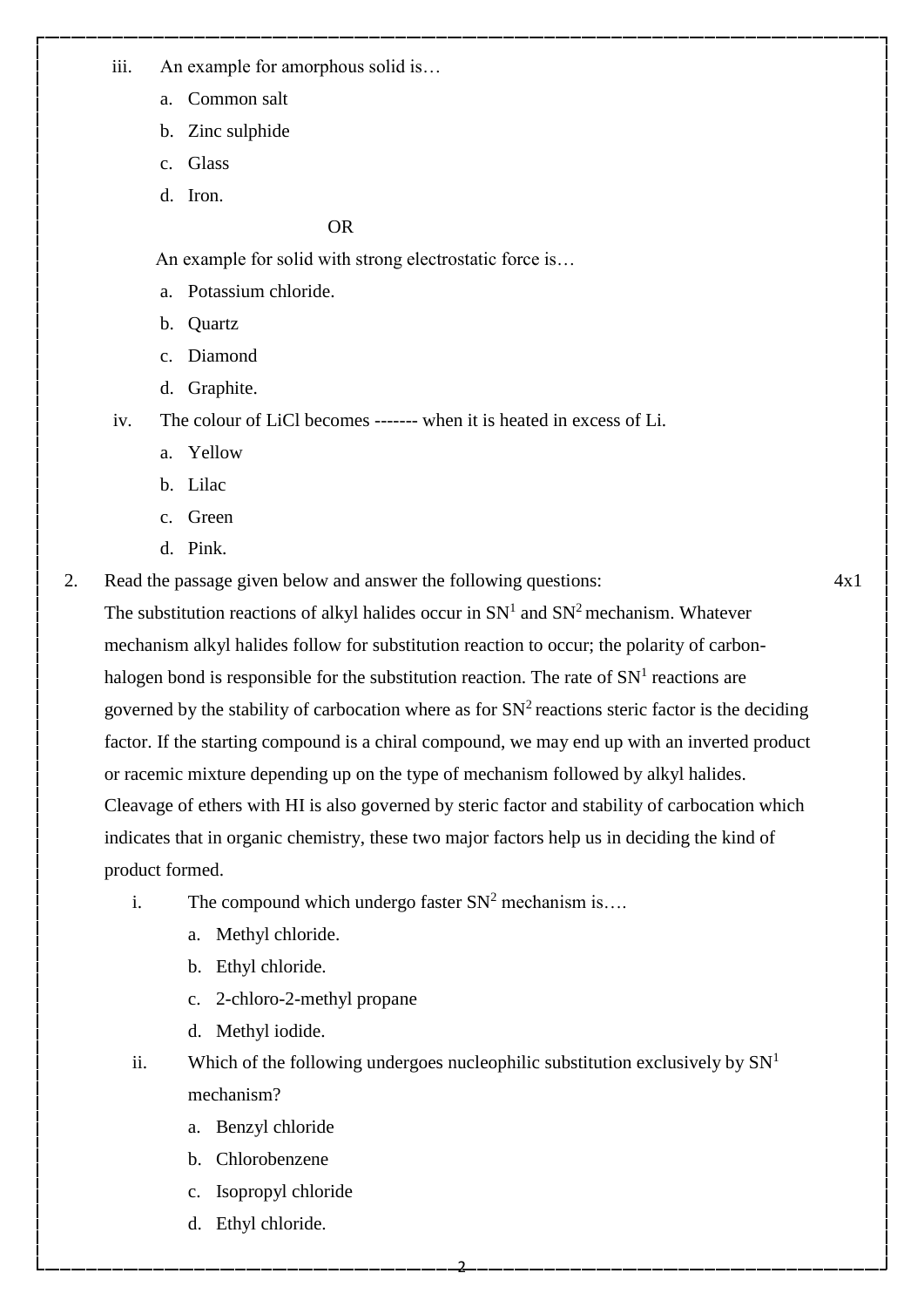- iii.  $CH_3-Cl + NaOH \longrightarrow CH_3-OH + NaBr$ . Which of the following statement is correct about this reaction?
	- a. The given reaction follows  $SN<sup>1</sup>$  mechanism.
	- b. The order of this reaction is 2.
	- c. The carbon in the product is  $Sp<sup>2</sup>$  hybridized.
	- d. All the above.
- iv. Choose the more stable carbocation from the following:
	- a. Isopropyl carbocation.
	- b. Ethyl carbocation.
	- c. Tert. Butyl carbocation.
	- d. Methyl carbocation.

## Q.No. 3 -12 are multiple choice questions carrying 1 mark each:

- 3. Glycine is an example for:
	- a. Essential amino acid.
	- b. Non-essential amino acid
	- c. Beta amino acid
	- d. None of these.

### OR

1

1

1

Dinucleotide is obtained by joining two nucleotides together by phosphodiester linkage. Between which carbon atoms of pentose sugars of nucleotides are these linkages present?

- a.  $5^1$  and  $3^1$
- b.  $1^1$  and  $5^1$
- c.  $5^1$  and  $5^1$
- d.  $3^1$  and  $3^1$
- 4. The carbonyl compound formed when ethanol gets oxidised using this copper-based catalyst can also be obtained by ozonolysis of:
	- a. But-1-ene
	- b. But-2-ene
	- c. Ethene
	- d. Pent-1-ene

## OR

Benzyl alcohol on treatment with this copper-based catalyst gives a compound 'A' which on reaction with KOH gives compounds 'B' and 'C'. Compound 'B' on oxidation with KMnO4- KOH gives compound 'C'. Compounds 'A', 'B' and 'C' respectively are:

- a. Benzaldehyde, Benzyl alcohol, potassium salt of Benzoic acid
- b. Benzaldehyde, potassium salt of Benzoic acid, Benzyl alcohol
- c. Benzaldehyde, Benzoic acid, Benzyl alcohol
- d. Benzoic acid, Benzyl alcohol, Benzaldehyde
- 5. The increasing order of rate of HCN addition to compound i to iv is
	- i. HCHO (ii).  $CH_3$  CO- CH<sub>3</sub> (iii) Ph-CO-CH<sub>3</sub> (iv) Ph- CO- Ph (Ph is phenyl group)

- a.  $iv < ii < iii < i$
- b.  $iv \leq iii \leq ii \leq i$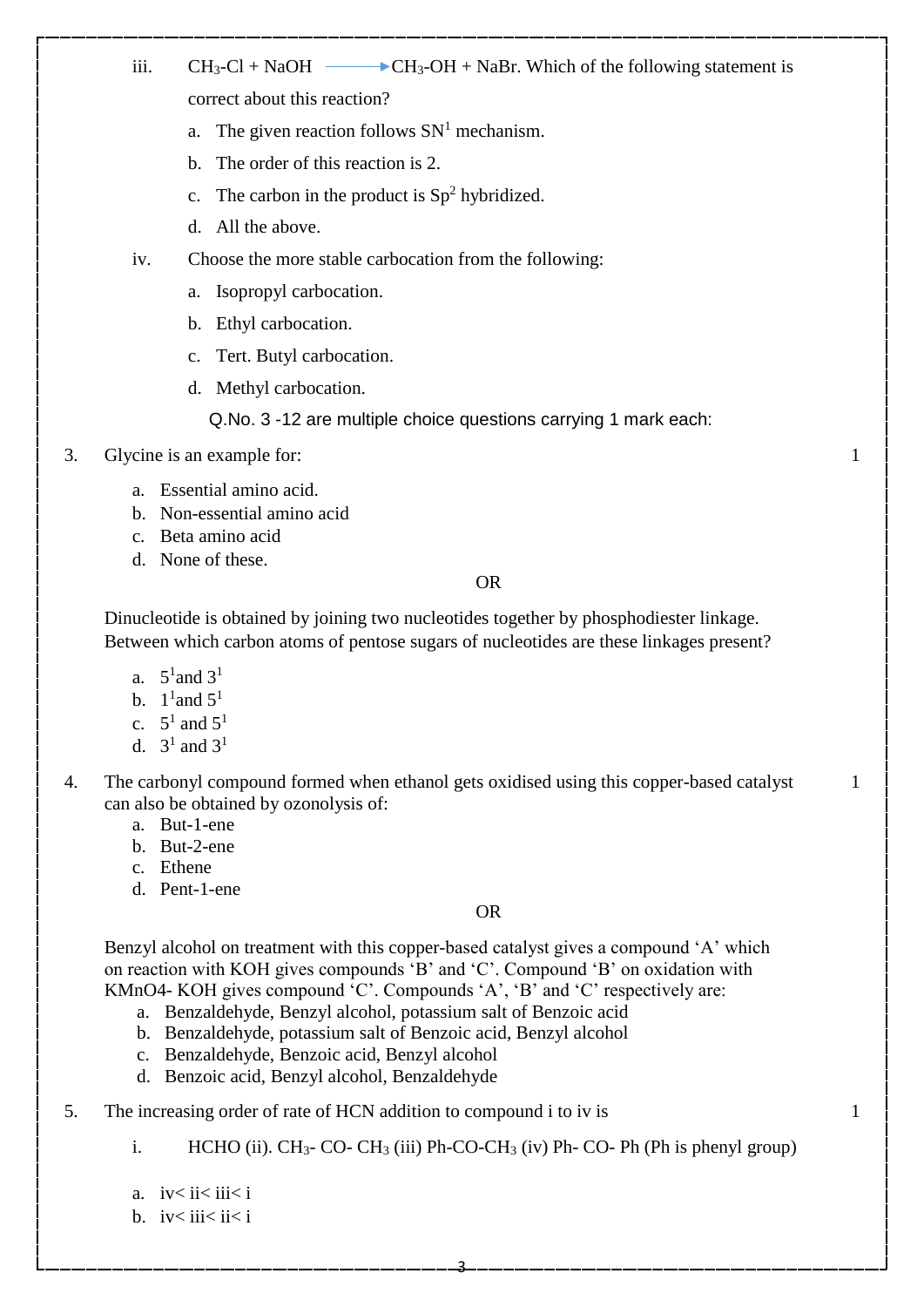|     | c. $iii < i < i < i$<br>d. $i < ii < iii < iv$                                                                                                                                                                                                                                                                       |              |
|-----|----------------------------------------------------------------------------------------------------------------------------------------------------------------------------------------------------------------------------------------------------------------------------------------------------------------------|--------------|
| 6.  | The correct IUPAC name for $CH_2=CHCH_2NHCH_3$ is:                                                                                                                                                                                                                                                                   | $\mathbf{1}$ |
|     | a. 2-amino-4-pentene.<br>b. Allyl methylamine<br>c. 4-amino pent-1-ene<br>d. N-methylprop-2-en-1-amine.                                                                                                                                                                                                              |              |
| 7.  | A first order reaction has a rate constant $10^{-2}$ sec <sup>-1</sup> . How much time it will take for 20g of<br>reactant to reduce to 5g?                                                                                                                                                                          | $\mathbf{1}$ |
|     | a. 138.6 s<br>b. $346.5 s$<br>c. $238.6 s$<br>d. $693.0 s$                                                                                                                                                                                                                                                           |              |
| 8.  | $H2$ gas is adsorbed on activated charcoal to a very little extent in comparison to easily<br>liquefiable gases due to -------<br>a. Very strong Van der Waal's interaction<br>b. Very weak Van der Waal's interaction and very low critical temperature.<br>c. Very high critical temperature.<br>d. All the above. | 1            |
| 9.  | Which of the following will not acts as an oxidizing agent?                                                                                                                                                                                                                                                          | $\mathbf{1}$ |
|     | a. $CrO3$<br>$b. \text{MoO}_3$<br>c. $(Cr_2O_7)^2$<br>d. $(MnO4)$ <sup>-</sup>                                                                                                                                                                                                                                       |              |
| 10. | Choose the strong field ligand from the following:                                                                                                                                                                                                                                                                   | 1            |
|     | a. CO<br>b. OH<br>c. $(OX)^2$<br>d. Cl <sup>-</sup><br><b>OR</b>                                                                                                                                                                                                                                                     |              |
|     | Choose the ambident ligand from the following:                                                                                                                                                                                                                                                                       |              |
|     | Ethane-1,2-diamine.<br>a.<br>b. SCN<br>c. CO<br>d. NO                                                                                                                                                                                                                                                                |              |
| 11. | Which of the following is isoelectronic pair?                                                                                                                                                                                                                                                                        | $\mathbf{1}$ |
|     | a. $ICl2, ClO2$<br>b. $BrO2$ , $BrF2+$<br>c. $CN$ , $O_3$<br>d. $ClO2$ , BrF.                                                                                                                                                                                                                                        |              |
|     | 12. In which of the following pairs, both the ions are coloured in aqueous solutions?                                                                                                                                                                                                                                | 1            |

- a.  $Sc^{3+}$ , Ti
- b.  $Sc^{3+}$ ,  $Co^{2+}$
- c.  $Ni^{2+}$ ,  $Cu^{+}$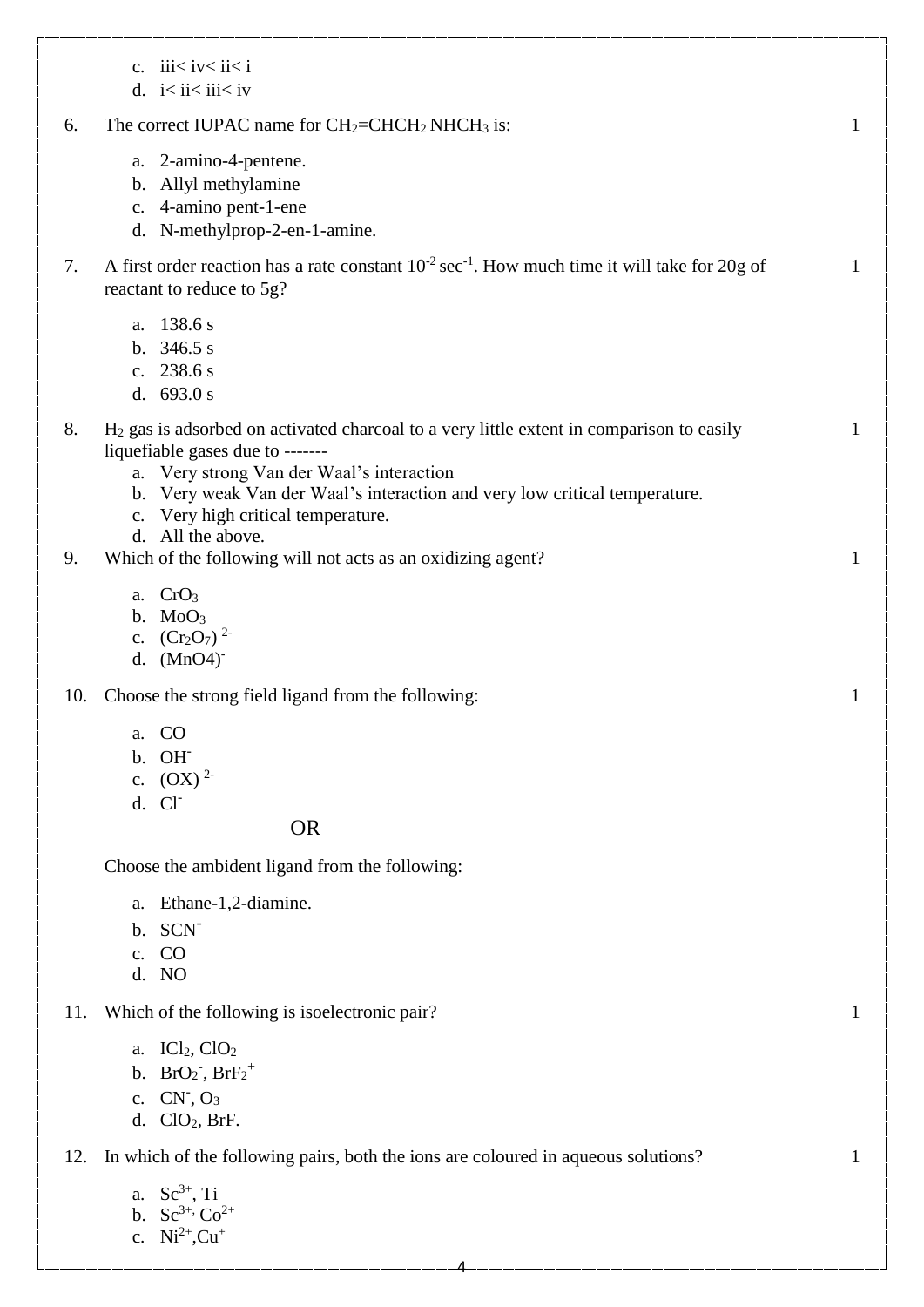d.  $Ni^{2+}$ ,  $Ti^{3+}$ 

( Atomic number of Sc=21, Ti=22, Co=27, Ni=28, Cu=29).

For question numbers 13,14, 15 and 16, two statements are given- one labelled **Assertion (A)** and the other labelled **Reason (R)**. Select the correct answer to these questions from the codes (a), (b), (c) and (d) as given below:

- a. Both A and R are true, and R is correct explanation of the assertion.
- b. Both A and R are true, but R is not the correct explanation of the assertion.
- c. A is true, but R is false.
- d. A is false, but R is true.
- 13. Assertion: A protein loses its physical properties and biological activity due to denaturation. Reason: Coagulation of egg albumin is an example for denaturation.

1

1

1

2

2

2

- 14. Assertion: Nitration of chloro benzene leads to the formation of m-nitro chlorobenzene. Reason:  $-NO<sub>2</sub>$  group is a m-directing group.
- 15. Assertion: Like bromination of benzene, bromination of phenol is also carried out in presence of Lewis acid. 1

Reason: Lewis acid polarizes the bromine molecule.

16. Assertion: D block elements act as good catalyst. Reason: It is due to their ability to provide large surface area.

#### **OR** Service Service Service Service Service Service Service Service Service Service Service Service Service Service Service Service Service Service Service Service Service Service Service Service Service Service Service S

Assertion: Second and third transition row metals resemble in properties. Reason: It is due to lanthanoid contraction.

## SECTION B

The following questions, Q. No 17 – 25 are short answer type and carry 2 marks each.

- 17. a. How does sprinkling of salt help in clearing snow covered roads in hilly areas? Explain the phenomenon involved in the process. 2
	- b. When mercuric iodide is added to an aqueous solution of KI the freezing point is raised, Why?
- 18. Calculate the value of logKc for the reaction at 298K.

$$
Cu(s) + 2Ag^{+} (aq) \longrightarrow Cu^{2+} (aq) + 2Ag(s)
$$

Given  $E^0$ <sub>(Ag</sub><sup>+</sup>/<sub>Ag</sub>) = 0.80V,  $E^0$ <sub>(Cu</sub><sup>2+</sup>/<sub>Cu</sub>) = 0.34V.

19. a. Leather gets hardened after tanning. Why? b. Out of Sulphur sol and proteins, which one forms multi molecular colloids? Explain.

## 20. Give a short note on:

- a. Chelates
- b. Crystal field splitting.
- a. Ambident ligands.
- b. Heteroleptic ligands.
- 21.  $a. K<sub>2</sub>PtCl<sub>6</sub>$  is known but nickel compound is not known. Give reason.
	- b. The standard reduction potentials of  $Co^{2+}$  and  $Co^{3+}$  are -0.28V and 1.8V respectively. Which should be a better oxidizing agent in water. Explain.

OR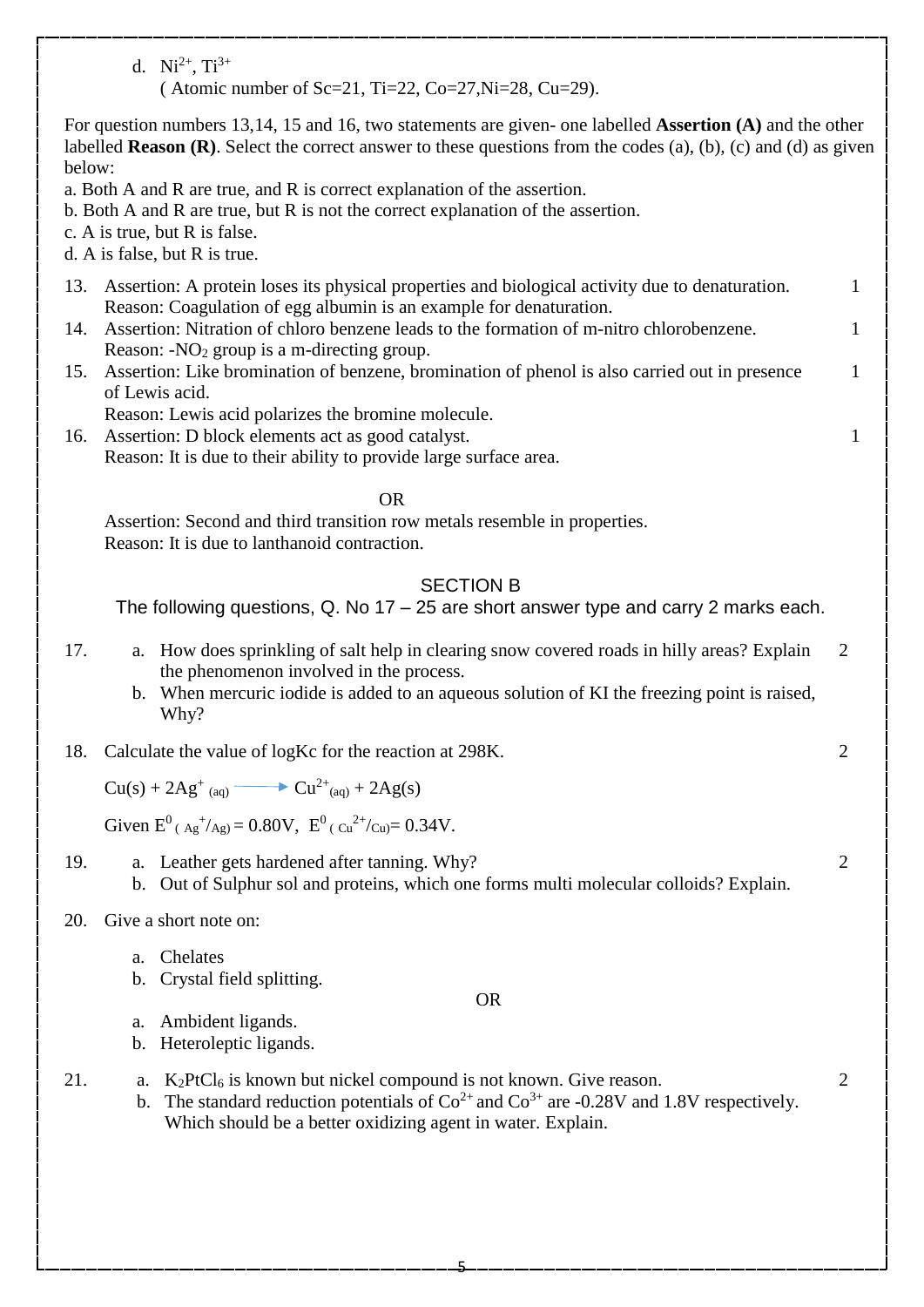22. Write the mechanism of the following reaction:

# Conc.H<sub>2</sub>SO<sub>4</sub>  $2CH_3CH_2OH$   $413K$   $CH_3CH_2-O-CH_2CH_3$

- 23. Give the conversions:
	- a. Benzene to meta bromo aniline.
	- b. Ethane nitrile to ethanol.
	- a. Aniline to N-phenyl ethanamide.
	- b. Aniline to phenol.
- 24. Give the structure of the compounds formed when glucose is treated with:
	- a. HI
	- b. Bromine water.

#### OR

OR

- a. Draw the pyranose structure of  $\alpha$ -D (+) Glucose.
- b. What are anomers?
- 25. Give reasons:
	- a.  $SF<sub>6</sub>$  exists but  $SCl<sub>6</sub>$  does not.
	- b.  $N_2$  is inactive at room temperature.

## SECTION- C

Q.No 26 -30 are Short Answer Type II carrying 3 mark each.

- 26. A solution is prepared by dissolving 8.95mg of a gene fragment in 35mL of water has an osmotic pressure of 0.335torr at  $25^{\circ}$ C. Assuming the gene fragment is a non-electrolyte, determine its molar mass.
- 27. Resistance of a conductivity cell filled with 0.1 M KCl solution is 100Ω. If the resistance of the same cell when filled with 0.02 M KCl solution is 520  $\Omega$ , calculate the conductivity and molar conductivity of 0.02M KCl solution. (The conductivity of 0.1M KCl solution is 1.29S/m) 3

#### OR

A potential difference of 20V applied to the ends of a column of  $0.1M$  AgNO<sub>3</sub> solution, 4 cm in diameter and 12cm in length gave a current of 0.20 amperes. Calculate the conductivity and molar conductivity of the solution.

28. a. With suitable explanation give the hybridization, geometry and magnetic behavior of  $[Ni(CO)<sub>4</sub>].$ 3

OR

- b. Give the IUPAC name of the coordination compound:  $[Cot C<sub>12</sub> (en)<sub>2</sub>]$  Cl
- a. Give the IUPAC name of the coordination compounds:  $K_3[Fe(CN)_5NO]$  $[CrCl<sub>2</sub>(H<sub>2</sub>O)<sub>4</sub>]NO<sub>3</sub>$
- b. Write the formula of the coordination compounds: tris(ethane-1,2-diamine) chromium (III) chloride.

6

2

2

2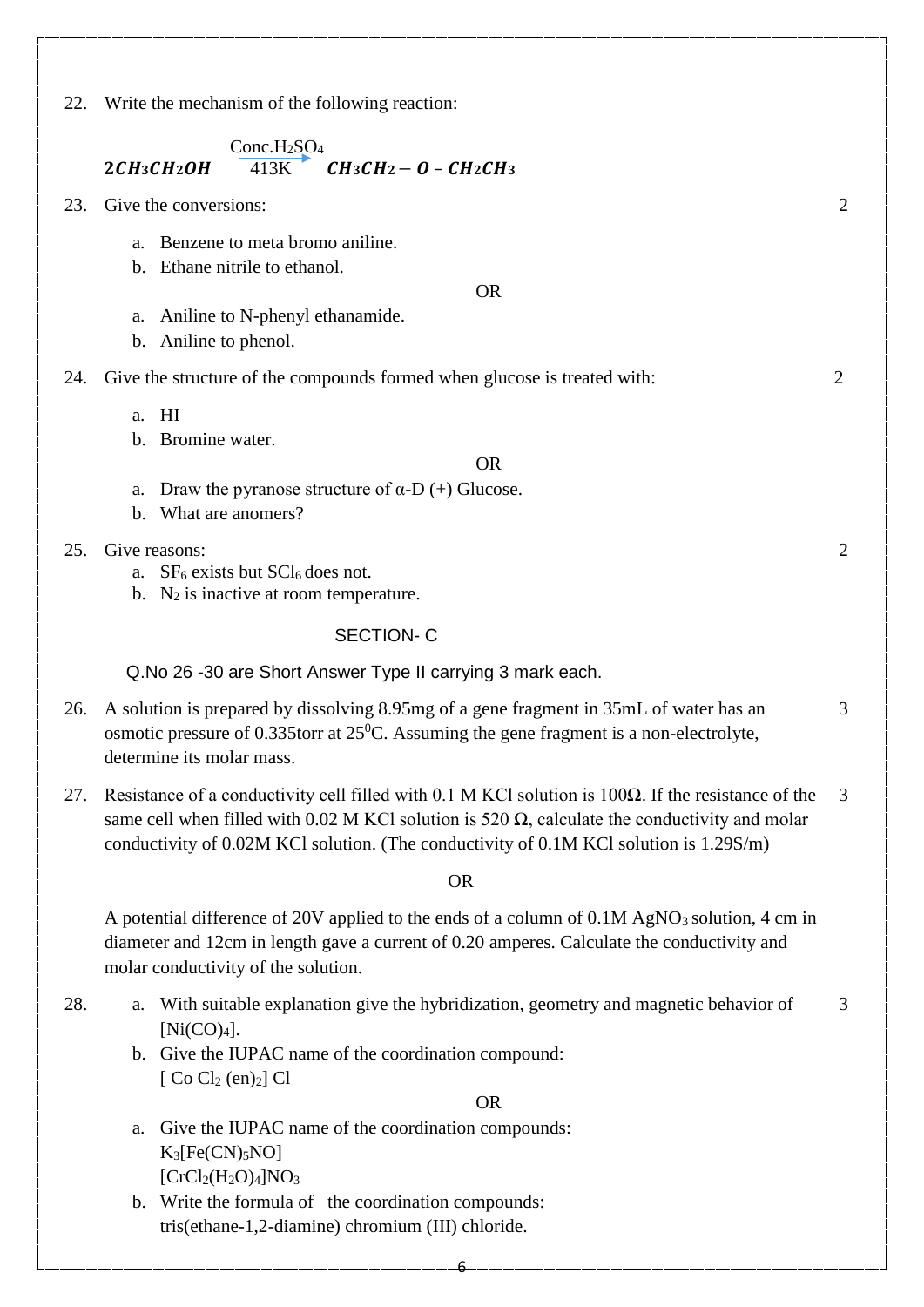- 29. a. Explain why OH group in phenols is more strongly held as compared to OH group in alcohols.
	- b.  $(CH_3)$ <sub>3</sub>C-O-CH<sub>3</sub> on reaction with HI gives  $(CH_3)$ <sub>3</sub>C-I and CH<sub>3</sub>-OH as the main products and not (CH3)3C-OH and CH3-I. Explain with proper reason.
- 30. Give the chemical equations:
	- a. Carbylamine reaction.
	- b. Hinseberg's reaction for N-methyl methanamine.
	- c. Reaction of aniline with bromine water.

# SECTION - D

## Q. No 31 to 33 are long answer type carrying 5 marks each.

- 31. a. Complete the balanced chemical equations:
	- i.  $XeF_6 + H_2O$  complete hydrolysis
	- ii.  $NH_3 + Cl_2$  (excess)
	- b. Bond enthalpy of chlorine is higher than that of  $F_2$ . Give reason.
	- c. What inspired N. Bartlett for carrying out reaction between Xe and PtF6? Give the formula of Xenon compound synthesized by Bartlett.

# OR

- a. Draw the structure of:
	- i.  $H_2S_2O_7$ .
	- ii.  $H_2SO_4$ .
- b. Bleaching action of  $Cl_2$  is permanent where as that of  $SO_2$  is temporary. Give reason.
- c. What are the products obtained when copper metal treated with Conc. Nitric acid? Give the chemical equation.
- d. 'Supersonic jet aero planes may be a threat to ozone layer.' Comment on the statement.
- 32. a. Derive an expression for the rate constant of a first order reaction. Also deduce an expression for half-life of a first order reaction.
	- b. Plot of time vs  $log[R]$  to calculate the rate constant for the first order reaction is given below. Answer the following questions:



- i. Give the slope of above line.
- ii. Plot a graph between  $\ln |R|_0 / |R|$  Vs time. Identify the slope from the graph.

7

3

3

5